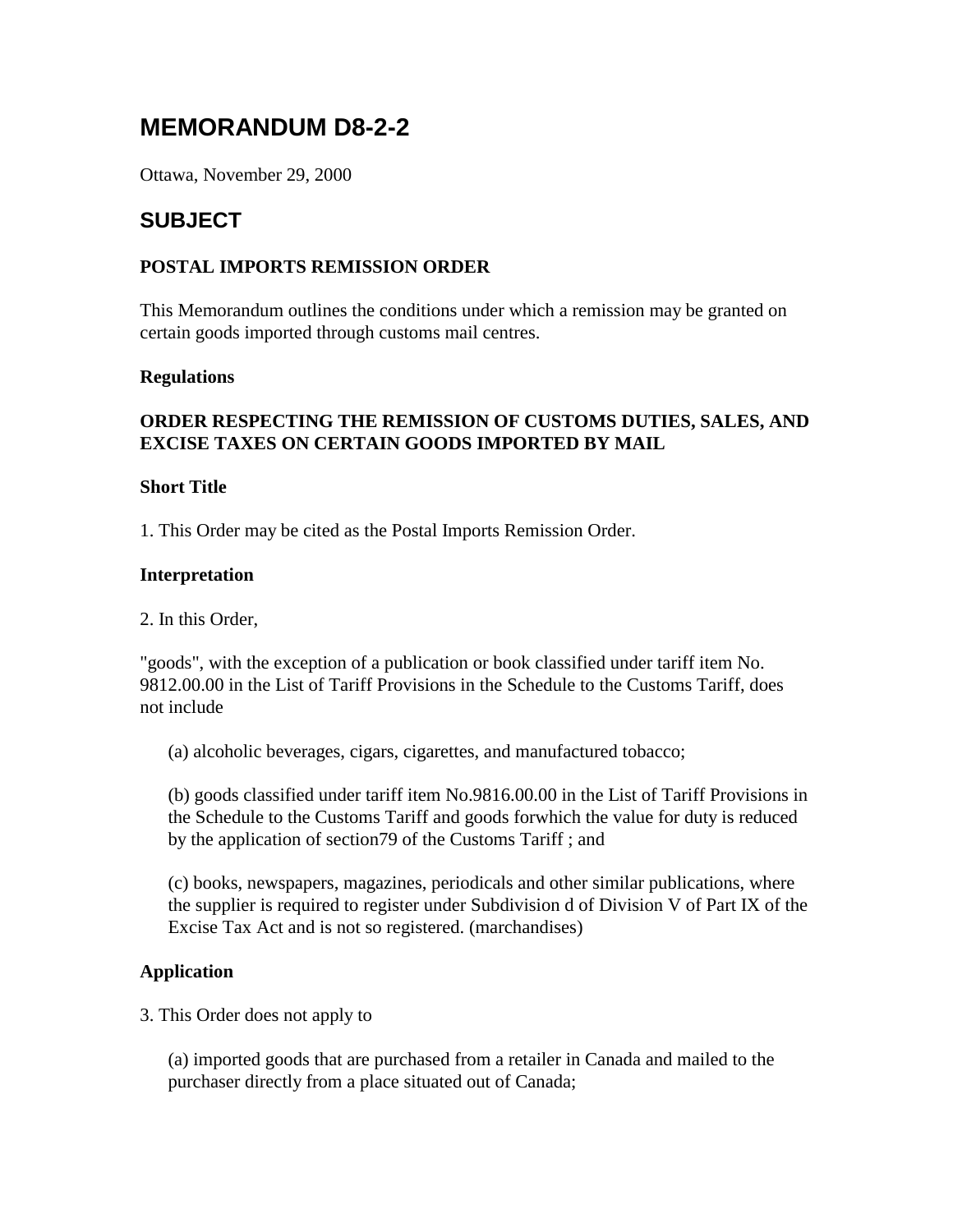(b) imported goods that are purchased or ordered through or from an address, a post office box or a telephone in Canada; or

(c) goods imported by a person other than the person in Canada who ordered or purchased the goods.

# **Remission**

4. Subject to section 5, remission is hereby granted of the customs duties and excise taxes paid or payable on goods imported by mail and having a value for duty not exceeding \$20.

# **Condition**

5. Where the benefit of remission is not received at the time of importation, the remission granted under section 4 is granted on the condition that a claim for remission is made to the Minister of National Revenue within two years after the date of importation of the goods for which remission is claimed.

# **GUIDELINES AND GENERAL INFORMATION**

1. With certain exceptions as set out in paragraphs 2 and 3, this Order applies to both non-commercial and commercial importations of goods through the mail.

2. When it has been determined that the value for duty of goods being imported by mail does not exceed CAN\$20 per mail item, and the goods are not subject to the exceptions listed below, these goods are exempt from the goods and services tax (GST) and the harmonized sales tax (HST) under section 7 of Schedule VII of the Excise Tax Act and are granted remission of all customs duties, excise taxes, and provincial sales tax (PST).

# **Exceptions**

3. This Order does not apply to certain types of goods or certain types of commercial transactions. The exceptions, specified in sections 2 and 3 of the Order are as follows:

(a) remission is not granted under this Order in respect of alcoholic beverages, cigars, cigarettes, and manufactured tobacco, regardless of value;

(b) this Order cannot be used in conjunction with tariff item No. 9816.00.00 of the Customs Tariff which provides an exemption from duties and taxes on gifts valued at CAN\$60 or less;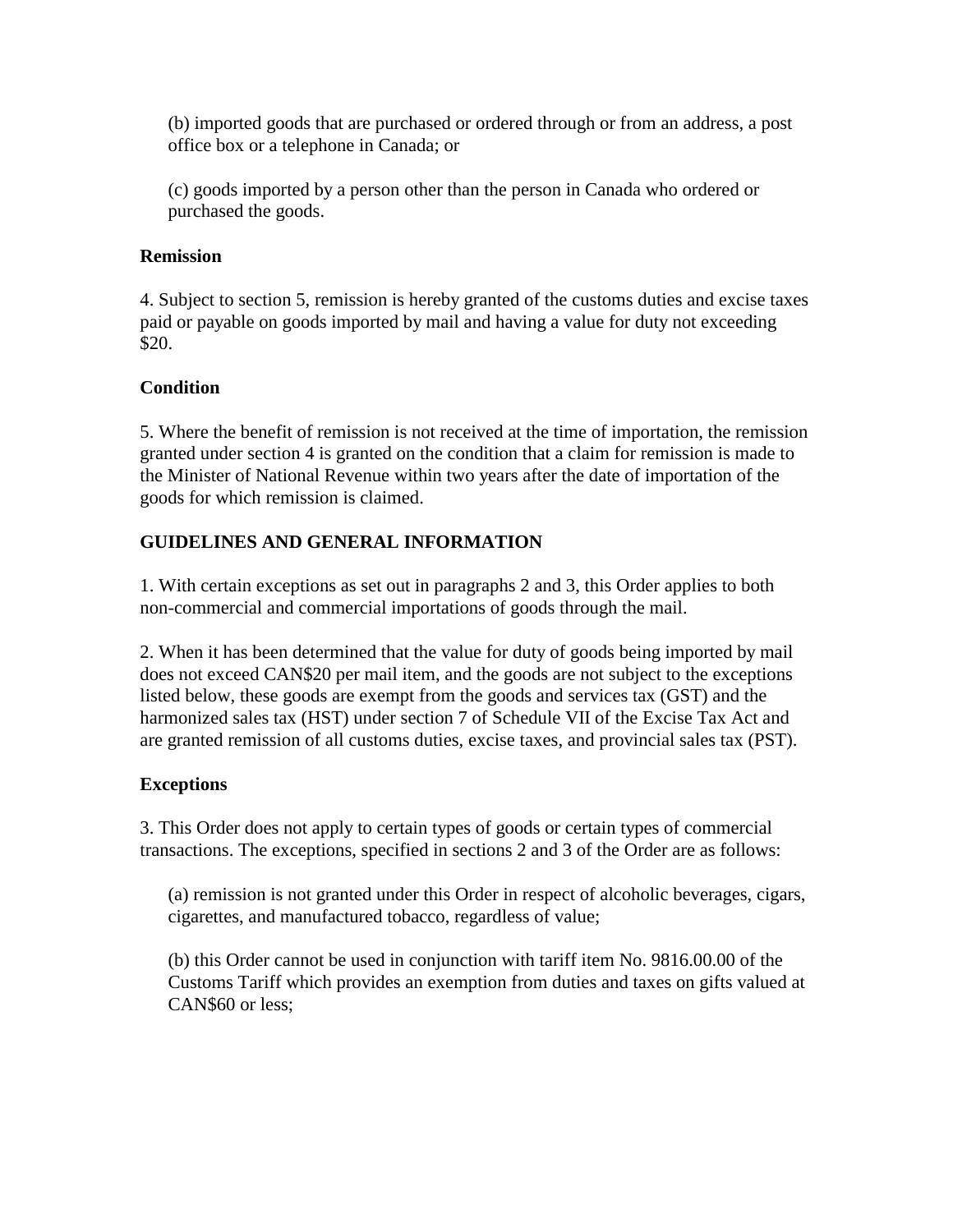(c) remission is not granted under this Order in respect of books, newspapers, magazines, periodicals, and other similar publications shipped from suppliers abroad who are required to register with the Canada Customs and Revenue Agency (CCRA), but are not so registered; and

(d) this Order does not apply to commercial transactions in which goods are ordered by a Canadian consumer from a Canadian intermediary who, in turn, causes the goods to be shipped directly through the mail from the foreign supplier to the Canadian purchaser.

**Note:** Duties and taxes will be collected in all such instances whether the Canadian intermediary is a retailer who arranges for direct shipment from the foreign supplier to the Canadian customer or is an agent or employee of the foreign supplier. Usually, in this type of transaction, the Canadian supplier, agent, or employee carries no inventory from which to fill orders.

4. For example, a foreign vendor of designer sunglasses employs an agent on a commission basis to sell sunglasses. The agent takes an order valued at CAN\$20 from the Canadian consumer and submits the order to the foreign supplier. The supplier fills it by mailing the sunglasses directly to the Canadian consumer's address. The export declaration shows a value of CAN\$20 for the goods. In this case, the Order does not apply because of the type of the commercial transaction, and the goods are subject to all applicable duties and taxes.

5. Mail items that require documentation, permits, licences, or inspection for other government departments or agencies, will not be immediately released under theauthority of the Remission Order until the requirements of the other government departments are fulfilled.

### **Other Considerations**

6. In order for mail items valued at CAN\$20 or less to receive the benefit of the Postal Imports Remission Order, or the benefit of non-taxable status under section 7 of Schedule VII of the Excise Tax Act, the total shipment must be subject to a single transaction. It is not acceptable to divide an order into several packages so that each individual mail item has a value of under CAN\$20.